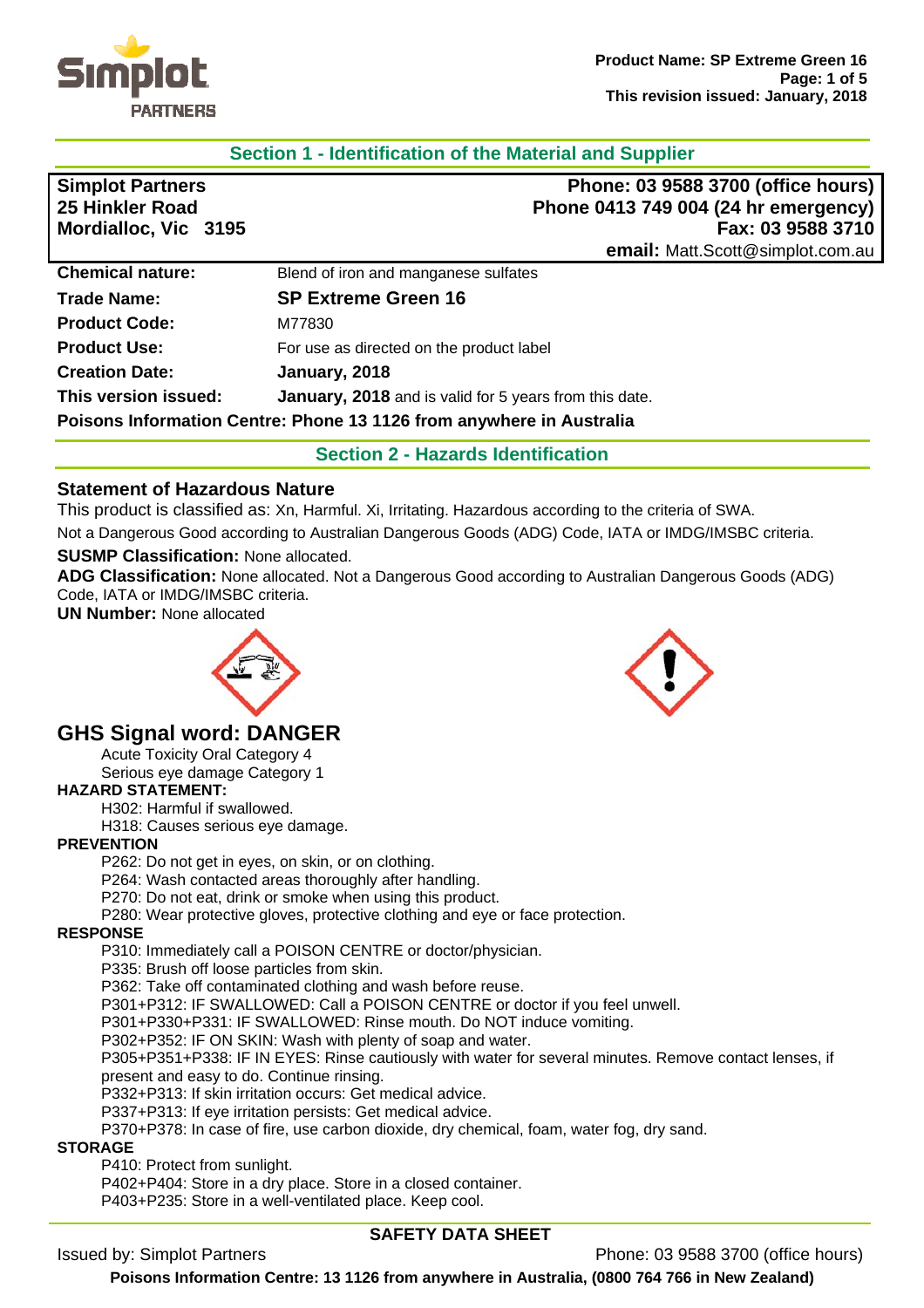

#### **DISPOSAL**

P501: If they can not be recycled, dispose of contents to an approved waste disposal plant and containers to landfill (see Section 13 of this SDS).

**Emergency Overview** 

#### **Physical Description & Colour**: Green powder

**Odour: Characteristic odour.** 

**Major Health Hazards:** may cause serious damage to eyes, harmful if swallowed, skin irritant.

| <b>Section 3 - Composition/Information on Ingredients</b> |                  |         |                                                    |         |
|-----------------------------------------------------------|------------------|---------|----------------------------------------------------|---------|
| Ingredients                                               | <b>CAS No</b>    | Conc. % | TWA (mg/m <sup>3</sup> ) STEL (mg/m <sup>3</sup> ) |         |
| Ferrous sulfate heptahydrate                              | 7782-63-0        | 80-90   |                                                    | not set |
| Manganese(II) sulfate, monohydrate                        | 10034-96-5 10-20 |         | not set                                            | not set |

This is a commercial product whose exact ratio of components may vary slightly. Minor quantities of other non hazardous ingredients are also possible.

The SWA TWA exposure value is the average airborne concentration of a particular substance when calculated over a normal 8 hour working day for a 5 day working week. The STEL (Short Term Exposure Limit) is an exposure value that may be equalled (but should not be exceeded) for no longer than 15 minutes and should not be repeated more than 4 times per day. There should be at least 60 minutes between successive exposures at the STEL. The term "peak "is used when the TWA limit, because of the rapid action of the substance, should never be exceeded, even briefly.

#### **Section 4 - First Aid Measures**

#### **General Information:**

You should call The Poisons Information Centre if you feel that you may have been poisoned, burned or irritated by this product. The number is 13 1126 from anywhere in Australia (0800 764 766 in New Zealand) and is available at all times. Have this SDS with you when you call.

**Inhalation:** If irritation is experienced, remove victim from area and allow to breathe fresh air. If irritation persists, call a doctor or poisons information centre.

**Skin Contact:** Quickly and gently brush away excess particles. Wash gently and thoroughly with warm water (use non-abrasive soap if necessary) for 10-20 minutes or until product is removed. Under running water, remove contaminated clothing, shoes and leather goods (e.g. watchbands and belts) and completely decontaminate them before reuse or discard. If irritation persists, repeat flushing and seek medical attention.

**Eye Contact:** Quickly and gently brush particles from eyes. Immediately flush the contaminated eye(s) with lukewarm, gently flowing water for 15 minutes or until the product is removed, while holding the eyelid(s) open. Take care not to rinse contaminated water into the unaffected eye or onto the face. Obtain medical attention immediately. Take special care if exposed person is wearing contact lenses.

**Ingestion:** If swallowed, do NOT induce vomiting. Wash mouth with water and contact a Poisons Information Centre, or call a doctor.

### **Section 5 - Fire Fighting Measures**

**Fire and Explosion Hazards**: The major hazard in fires is usually inhalation of heated and toxic or oxygen deficient (or both), fire gases. There is no risk of an explosion from this product under normal circumstances if it is involved in a fire.

Fire decomposition products from this product may be toxic if inhaled. Take appropriate protective measures. **Extinguishing Media:** In case of fire, use carbon dioxide, dry chemical, foam, water fog or dry sand. Avoid the use of heavy water stream.

**Fire Fighting:** If a significant quantity of this product is involved in a fire, call the fire brigade.

| Not flammable. |  |
|----------------|--|
| No data.       |  |
| No data.       |  |
| No data.       |  |
| No data.       |  |
|                |  |

#### **Section 6 - Accidental Release Measures**

**Accidental release:** In the event of a major spill, prevent spillage from entering drains or water courses. Wear full protective chemically resistant clothing including eye/face protection, gauntlets and self contained breathing

### **SAFETY DATA SHEET**

Issued by: Simplot Partners Phone: 03 9588 3700 (office hours)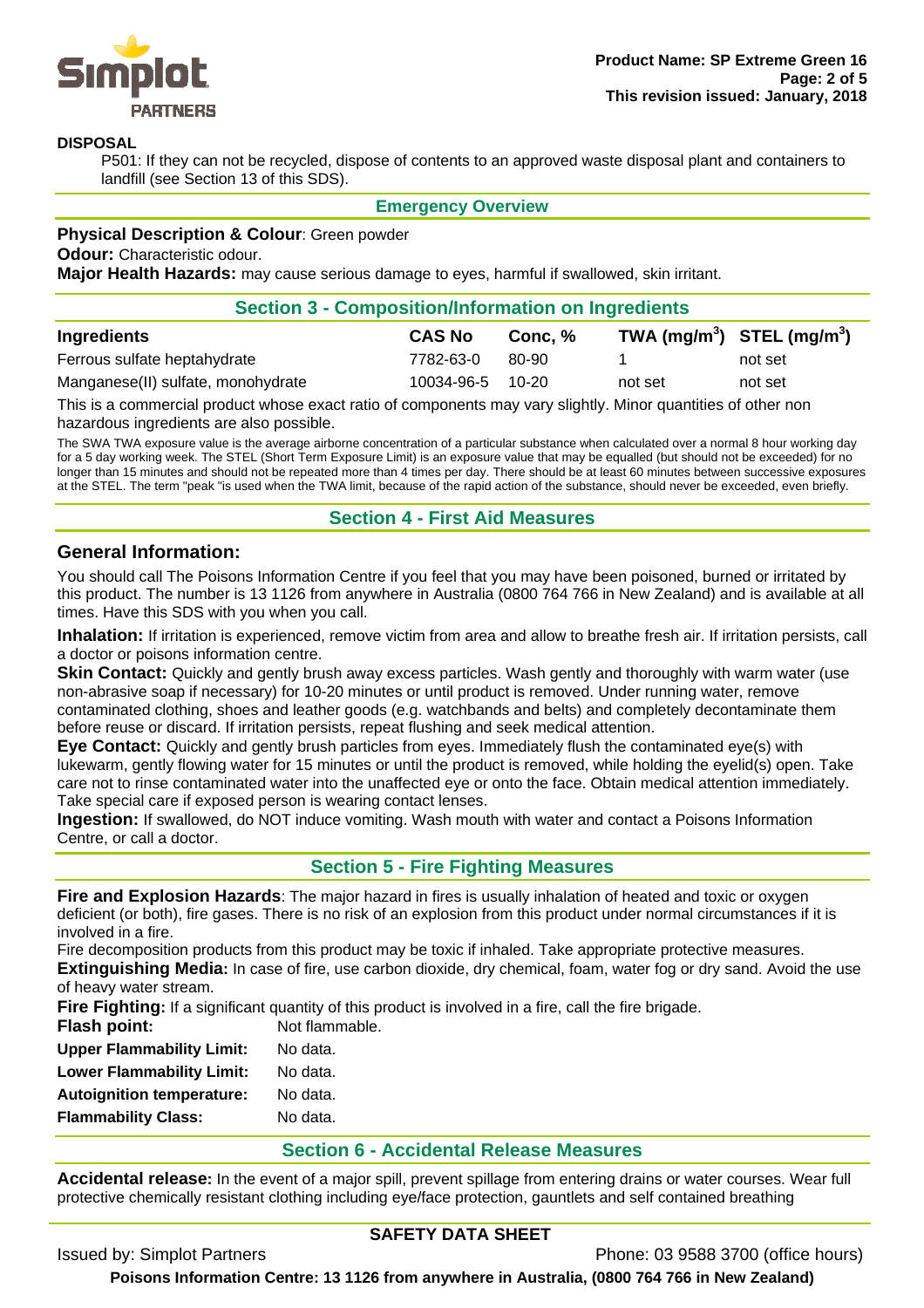

apparatus. See below under Personal Protection regarding Australian Standards relating to personal protective equipment. Suitable materials for protective clothing include no specific manufacturer recommendations. Use impermeable gloves with care. Eye/face protective equipment should comprise, as a minimum, protective glasses and, preferably, goggles. If there is a significant chance that dusts are likely to build up in cleanup area, we recommend that you use a suitable dust mask. Otherwise, not normally necessary.

Stop leak if safe to do so, and contain spill. Sweep up and shovel or collect recoverable product into labelled containers for recycling or salvage, and dispose of promptly. Consider vacuuming if appropriate. Recycle containers wherever possible after careful cleaning. After spills, wash area preventing runoff from entering drains. If a significant quantity of material enters drains, advise emergency services. This material may be suitable for approved landfill. Ensure legality of disposal by consulting regulations prior to disposal. Thoroughly launder protective clothing before storage or re-use. Advise laundry of nature of contamination when sending contaminated clothing to laundry.

## **Section 7 - Handling and Storage**

**Handling:** Keep exposure to this product to a minimum, and minimise the quantities kept in work areas. Check Section 8 of this SDS for details of personal protective measures, and make sure that those measures are followed. The measures detailed below under "Storage" should be followed during handling in order to minimise risks to persons using the product in the workplace. Also, avoid contact or contamination of product with incompatible materials listed in Section 10.

**Storage:** Store packages of this product in a cool place. Make sure that containers of this product are kept tightly closed. Keep containers dry and away from water. Make sure that the product does not come into contact with substances listed under "Incompatibilities" in Section 10. Check packaging - there may be further storage instructions on the label.

# **Section 8 - Exposure Controls and Personal Protection**

The following Australian Standards will provide general advice regarding safety clothing and equipment:

Respiratory equipment: **AS/NZS 1715**, Protective Gloves: **AS 2161**, Occupational Protective Clothing: AS/NZS 4501 set 2008, Industrial Eye Protection: **AS1336** and **AS/NZS 1337**, Occupational Protective Footwear: **AS/NZS2210**.

**SWA Exposure Limits TWA (mg/m<sup>3</sup>** Ferrous sulfate heptahydrate 1 1 not set

**) STEL (mg/m<sup>3</sup> )** 

No special equipment is usually needed when occasionally handling small quantities. The following instructions are for bulk handling or where regular exposure in an occupational setting occurs without proper containment systems. **Ventilation:** This product should only be used where there is ventilation that is adequate to keep exposure below the TWA levels. If necessary, use a fan.

**Eye Protection:** Protective glasses or goggles must be worn when this product is being used. Failure to protect your eyes may lead to severe harm to them or to general health. Emergency eye wash facilities must also be available in an area close to where this product is being used.

**Skin Protection:** Prevent skin contact by wearing impervious gloves, clothes and, preferably, apron. Make sure that all skin areas are covered. See below for suitable material types.

**Protective Material Types:** There is no data that enables us to recommend any type except that it should be impermeable.

**Respirator:** If there is a significant chance that dusts are likely to build up in the area where this product is being used, we recommend that you use a suitable dust mask. Otherwise, not normally necessary.

Eyebaths or eyewash stations and safety deluge showers should, if practical, be provided near to where this product is being handled commercially.

# **Section 9 - Physical and Chemical Properties:**

| <b>Physical Description &amp; colour:</b> | Green powder                                    |
|-------------------------------------------|-------------------------------------------------|
| Odour:                                    | Characteristic odour.                           |
| <b>Boiling Point:</b>                     | Not available.                                  |
| <b>Freezing/Melting Point:</b>            | No specific data. Solid at normal temperatures. |
| <b>Volatiles:</b>                         | No data.                                        |
| <b>Vapour Pressure:</b>                   | No data.                                        |
| <b>Vapour Density:</b>                    | Not applicable.                                 |
| <b>Specific Gravity:</b>                  | No data.                                        |
| <b>Water Solubility:</b>                  | Soluble.                                        |
| pH:                                       | No data.                                        |
| <b>Volatility:</b>                        | No data.                                        |

### **SAFETY DATA SHEET**

Issued by: Simplot Partners Phone: 03 9588 3700 (office hours)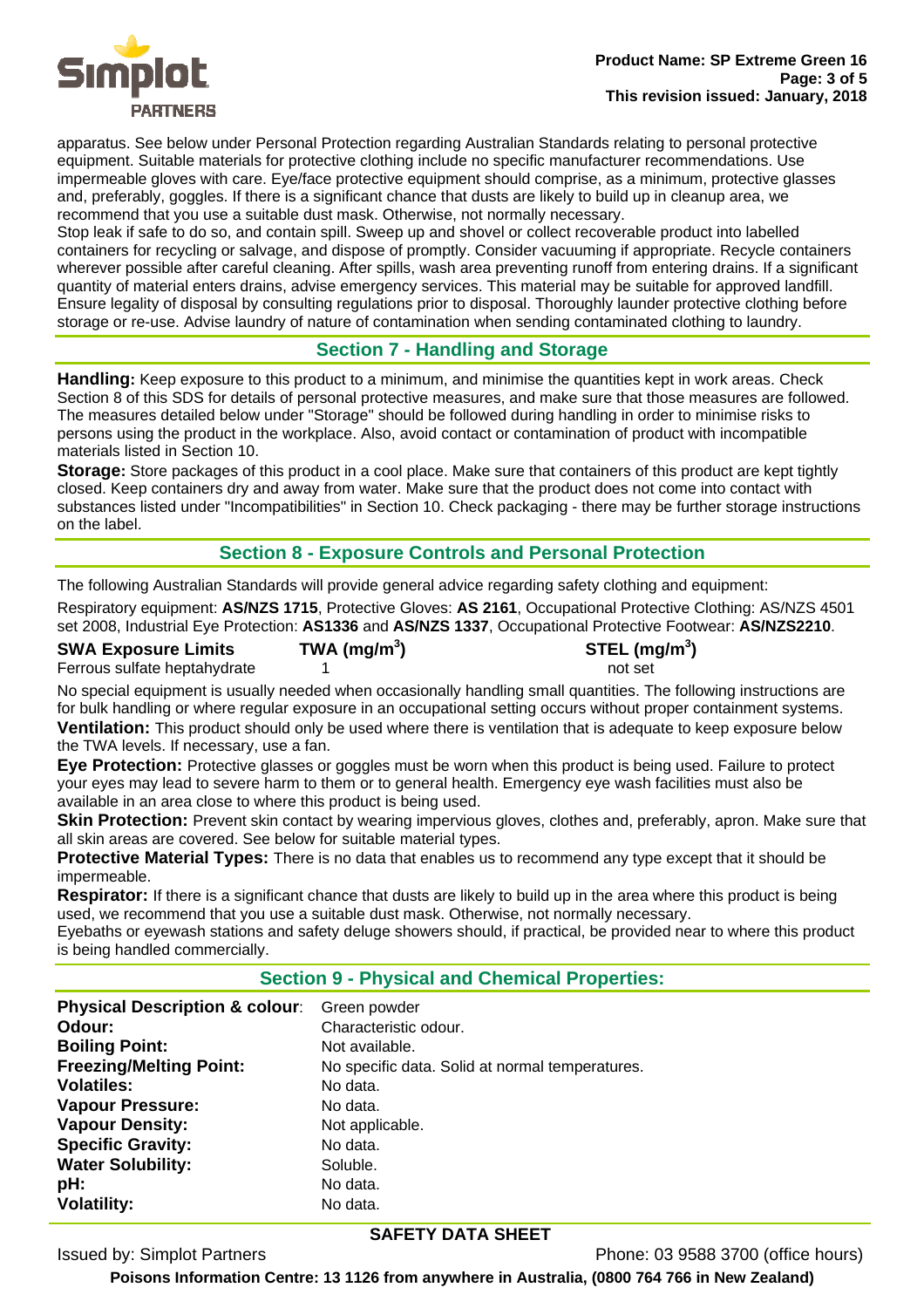

| No data.  |
|-----------|
| Not appli |
| No data   |
| Not appli |
| No data.  |
|           |

applicable. applicable.

# **Section 10 - Stability and Reactivity**

**Reactivity:** This product is unlikely to react or decompose under normal storage conditions. However, if you have any doubts, contact the supplier for advice on shelf life properties.

**Conditions to Avoid:** This product should be kept in a cool place, preferably below 30°C. Keep containers tightly closed. Containers should be kept dry.

**Incompatibilities:** strong acids, strong bases.

**Fire Decomposition:** Combustion forms carbon dioxide, and if incomplete, carbon monoxide and possibly smoke. Water is also formed. May form oxides of sulfur (sulfur dioxide is a respiratory hazard) and other sulfur compounds. Most will have a foul odour. Iron compounds. Carbon monoxide poisoning produces headache, weakness, nausea, dizziness, confusion, dimness of vision, disturbance of judgment, and unconsciousness followed by coma and death. **Polymerisation:** This product will not undergo polymerisation reactions.

# **Section 11 - Toxicological Information**

**Local Effects:** 

**Target Organs:** There is no data to hand indicating any particular target organs.

#### **Classification of Hazardous Ingredients**

#### Ingredient **Risk Phrases**

Ferrous Sulfate Heptahydrate Conc>=25%: Xn; R22; R36/38

- Acute toxicity category 4
	- Eye irritation category 2
	- Skin irritation category 2
		-

### **Potential Health Effects**

# **Inhalation:**

**Short Term Exposure:** Available data indicates that this product is not harmful. However product is believed to be mildly irritating, but unlikely to cause anything more than mild discomfort.

**Long Term Exposure:** Long term inhalation of high amounts of any nuisance dust may overload lung clearance mechanism. No data for health effects associated with long term inhalation.

### **Skin Contact:**

**Short Term Exposure:** This product is a skin irritant. Symptoms may include itchiness and reddening of contacted skin. Other symptoms may also become evident, but if treated promptly, all should disappear once exposure has ceased.

**Long Term Exposure:** No data for health effects associated with long term skin exposure.

# **Eye Contact:**

**Short Term Exposure:** This product is a severe eye irritant. Symptoms may include stinging and reddening of eyes and watering which may become copious. Other symptoms such as swelling of eyelids and blurred vision may also become evident. If exposure is brief, symptoms should disappear once exposure has ceased. However, lengthy exposure or delayed treatment is likely to cause permanent damage.

**Long Term Exposure:** No data for health effects associated with long term eye exposure.

### **Ingestion:**

**Short Term Exposure:** Significant oral exposure is considered to be unlikely. Available data shows that this product is harmful, but symptoms are not available. However, this product may be irritating to mucous membranes but is unlikely to cause anything more than transient discomfort.

**Long Term Exposure:** No data for health effects associated with long term ingestion.

# **Carcinogen Status:**

**SWA:** No significant ingredient is classified as carcinogenic by SWA.

### **SAFETY DATA SHEET**

Issued by: Simplot Partners Phone: 03 9588 3700 (office hours)